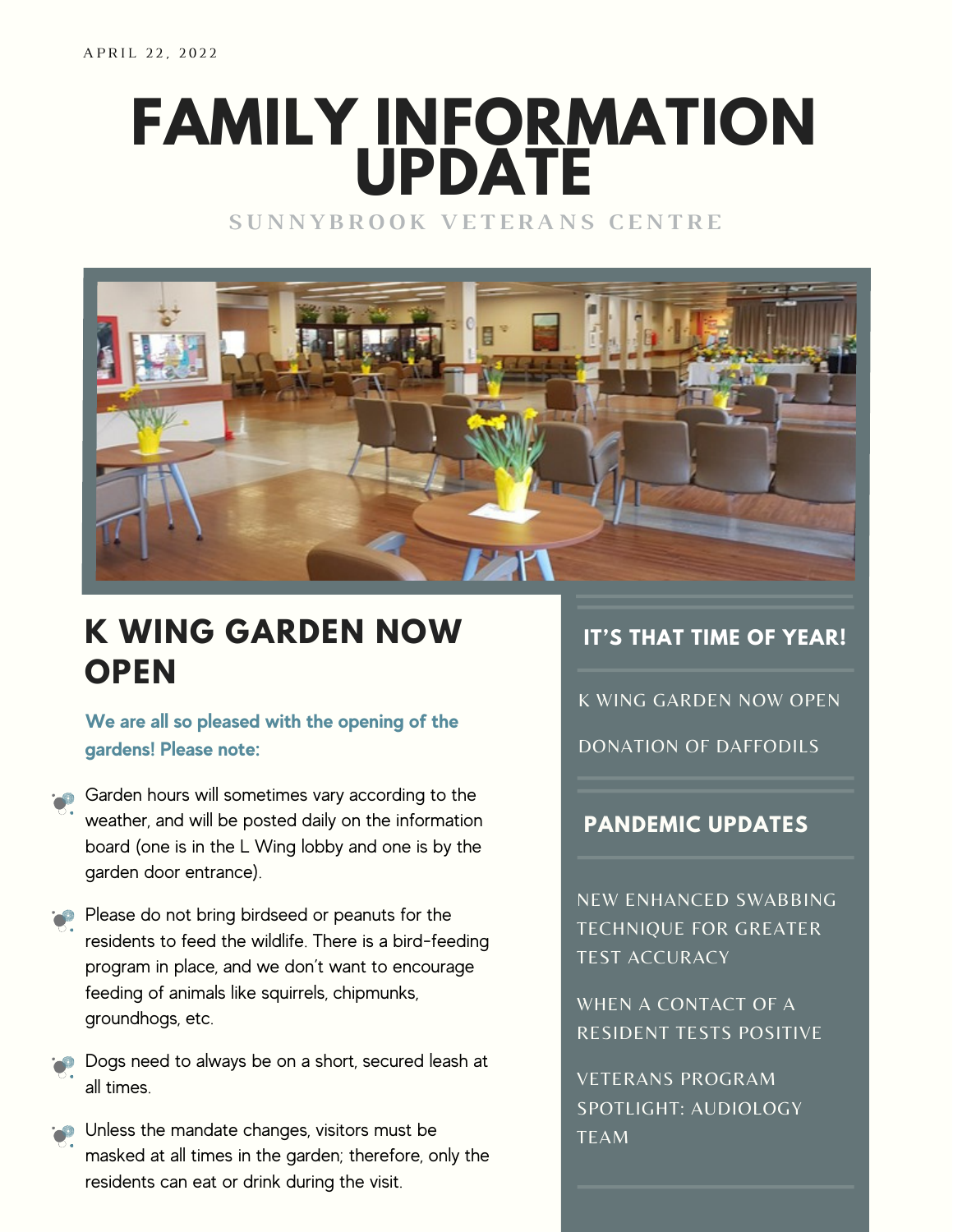# **DONATION OF DAFFODILS**

Last week, over 300 mini daffodils (one provided to each resident) and 100 medium-sized daffodils (placed in the common areas) were generously donated by an anonymous donor from the community.

They bloomed over the Easter weekend and brought such a bright and cheery atmosphere.

Once the daffodils begin to die off, we are asking staff and residents to bring them to our horticultural therapist, Janet Phillips, as she will then work with the Veterans to clean off the bulbs and re-plant them in the Veteran gardens to bloom once again!

# **NEW ENHANCED SWABBING TECHNIQUE FOR GREATER TEST ACCURACY**

You may have heard on the news there is a new enhanced swabbing technique to use when taking a rapid antigen test. This new technique has been shown to increase the accuracy rate of the test result, so we kindly request that you start using the new oral + nasal sample collection method.

Please find instructions on the next page. We will also provide copies of these instructions at the nursing care stations on each unit. If you have questions, you can certainly ask a member of your care team for help.

# **WHEN A CONTACT OF A RESIDENT TESTS POSITIVE**

If a resident has been out on a day pass, and it is discovered after the fact that someone they were in contact with has tested positive for COVID-19, please let us know.

## **VETERANS PROGRAM SPOTLIGHT: AUDIOLOGY TEAM**

Please view our newest **[program](https://sunnybrook.ca/media/?c=51) profile** highlighting the audiology team's work to help overcome barriers presented during the pandemic for residents with hearing impairments – featuring audiologist Nadia Sandor and resident Nelson King!